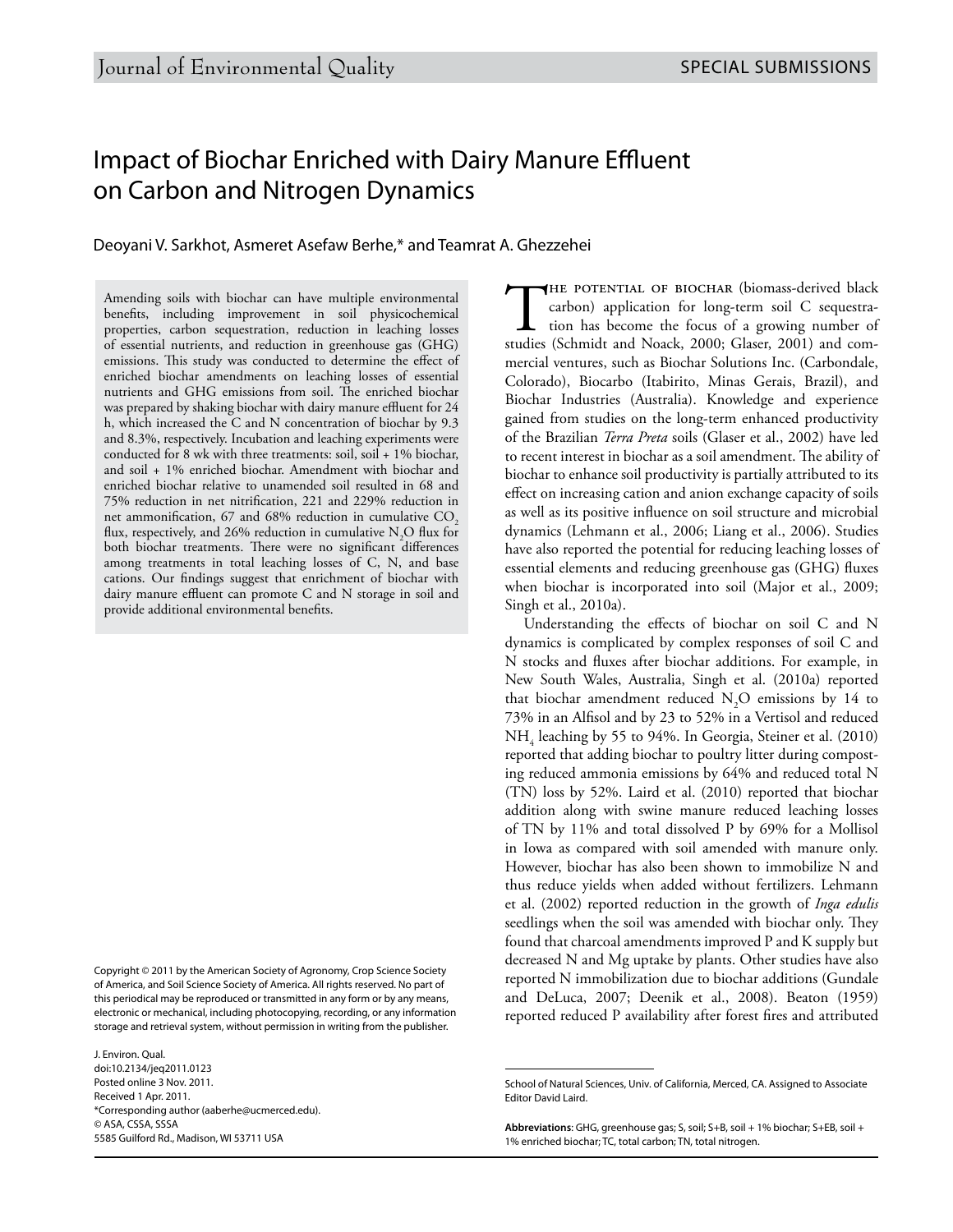this effect to adsorption of P by biochar or formation of insoluble Ca-phosphates. The capacity of biochar to adsorb high amounts of P has been confirmed by Lehmann et al. (2006), who reported phosphate sorption capacity of 3  $g kg^{-1}$  for black locust biochar.

Application of biochar with fertilizer has been shown to improve plant growth compared with the addition of biochar alone (Lehmann et al., 2002). Combining fertilizer with biochar was shown to increase plant N uptake due to enhanced retention of  $NH<sub>4</sub>$  by biochar. Van Zwieten et al. (2010) reported up to 250% increase in wheat yield and increased N uptake due to the combined addition of fertilizer and biochar at a rate of 10 t ha<sup>-1</sup>. By contrast, Chan et al. (2008) reported that high-N charcoal produced from poultry litter increased dry matter yield of radish by 42 to 96% without fertilizer addition. On the other hand, N-poor biochar from green waste without N fertilizer did not increase radish yield even at the rate of 100 Mg ha<sup>-1</sup> (Chan et al., 2007).

These studies suggest that the addition of high-N biochar may overcome the problems associated with N immobilization. Hence, researchers have been studying the effectiveness of different nutrient enrichment techniques for biochar. For example, Day et al. (2005) used biochar to scrub and capture GHG emissions from fossil fuel burning and to produce a high-N fertilizer using a mechanical fluidized cyclone. Purevsuren et al. (2003) reported that pyrolysis of casein produced high-N biochar (9.02% N). Recent studies have tested the effectiveness of producing biochar from dairy, poultry, and other waste products (Ro et al., 2010; Singh et al., 2010b). However, to the best of our knowledge, the use of dairy manure effluent to enrich biochar (derived from excess biomass) with plant essential nutrients has not been evaluated. Using dairy manure effluent to enrich biochar can be an innovative and integrative solution. We hypothesize that biochar can be used as a means to (i) recapture excess nutrients from common agricultural pollutants, such as dairy manure effluent to reduce groundwater pollution; (ii) transport the captured nutrients to low-quality soils, where it can be used to supply essential nutrients and improve soil physical condition; (iii) improve the C sequestration potential of agricultural soils; and (iv) dispose of waste biomass from agriculture and forestry in an environmentally and economically sustainable manner. One of the superior qualities of this approach lies in its potential to address a series of disparate challenges concurrently (as a system) with potentially more significant environmental benefits, compared with addressing them individually.

Very little is known about how different methods proposed for enriching biochar could contribute to the dissolved and gaseous fluxes of C and N from the soil system. It is possible that a high concentration of labile N in enriched biochar can lead to larger  $\text{N}_{2}\text{O}$  efflux from the soil to the atmosphere, especially under waterlogged conditions and inside anaerobic microsites in soil. Singh et al. (2010a) recently reported that poultry manure biochar, with a higher labile N content than biochar derived from wood, led to initially higher  $\text{N}_{2}\text{O}$ emissions, whereas wood biochar showed consistently lower  $\rm N_2O$  emissions than the soil. Spokas and Reicosky (2009) also reported higher  $N_{2}O$  losses after the addition of high-N biochar. It is essential to ensure that the process of nutrient enrichment does not offset the environmental remediation potential of biochar. This study was conducted with the objective of assessing the effects of enriching biochar with nutrients from dairy manure effluent on N availability, GHG emissions from soil, and leaching losses of various cations and anions. Our hypothesis was that enriched biochar would increase dissolved and gaseous losses of N only immediately after application. We further hypothesized that biochar enrichment would not have a long-term detrimental effects on the ecosystem services offered by biochar, such as reduction in leaching losses and GHG emissions.

# **Materials and Methods Biochar and Manure Source**

The char was produced by slow pyrolysis at 300°C from a mixture of different hardwood shavings, including maple, aspen, choke cherry, and alder. No chemical preservatives were added during this process. There was no steam added externally, although some steam was produced during the production process. The biochar used for this study was commercially available Charcoal Gardens Biochar purchased from http://www. buyactivatedcharcoal.com/charcoal\_gardens. Low-temperature biochar was used because it has been reported to increase microbial activity and N immobilization due to higher amounts of bioavailable C (Deenik et al., 2009), thus offering the potential for removing excess mineral N, by immobilization as well as adsorption, from the dairy manure effluent.

The total carbon (TC) and total nitrogen (TN) concentrations of the biochar were measured on four replicates using the dry combustion method on a Costech Elemental Analyzer (Costech Analytical Technologies Inc., Valencia, CA). Proximate analysis of the biochar was also done on four replicates according to the American Society for Testing and Materials (ASTM) D1762–84 method (ASTM, 1990). Briefly, four biochar properties—moisture, volatile matter, ash, and fixed carbon content—were determined through a series of heat treatments under specific conditions described in ASTM D1762–84.

Dairy manure effluent (liquid manure resulting from flushing of the dairy barns followed by mechanical separation of the solid and liquid parts) was collected from the sedimentation lagoon at the Vander Woude dairy farm in Merced County, California. The manure was centrifuged at 20,000 rpm  $(49,192 \times g)$  and filtered through 0.45-µm filters. To prepare the enriched biochar, 1% biochar  $(1 g 100 g^{-1})$  was added to the filtered manure, and the mixture was shaken for 24 h. The 24-h shaking time was used because previous sorption studies (unpublished data of the authors) showed that longer shaking time resulted in release of the adsorbed P. After shaking, the mixture was centrifuged and filtered, and the nutrient-enriched biochar was oven dried before use in the incubation experiment. Hereafter, this nutrientenriched biochar is referred to as "enriched biochar," as opposed to biochar that has not been enriched.

# **Soil Sampling and Analysis**

Bulk soil was collected from an almond orchard in Merced County, California (37.37° N, 120.66° W). The soil series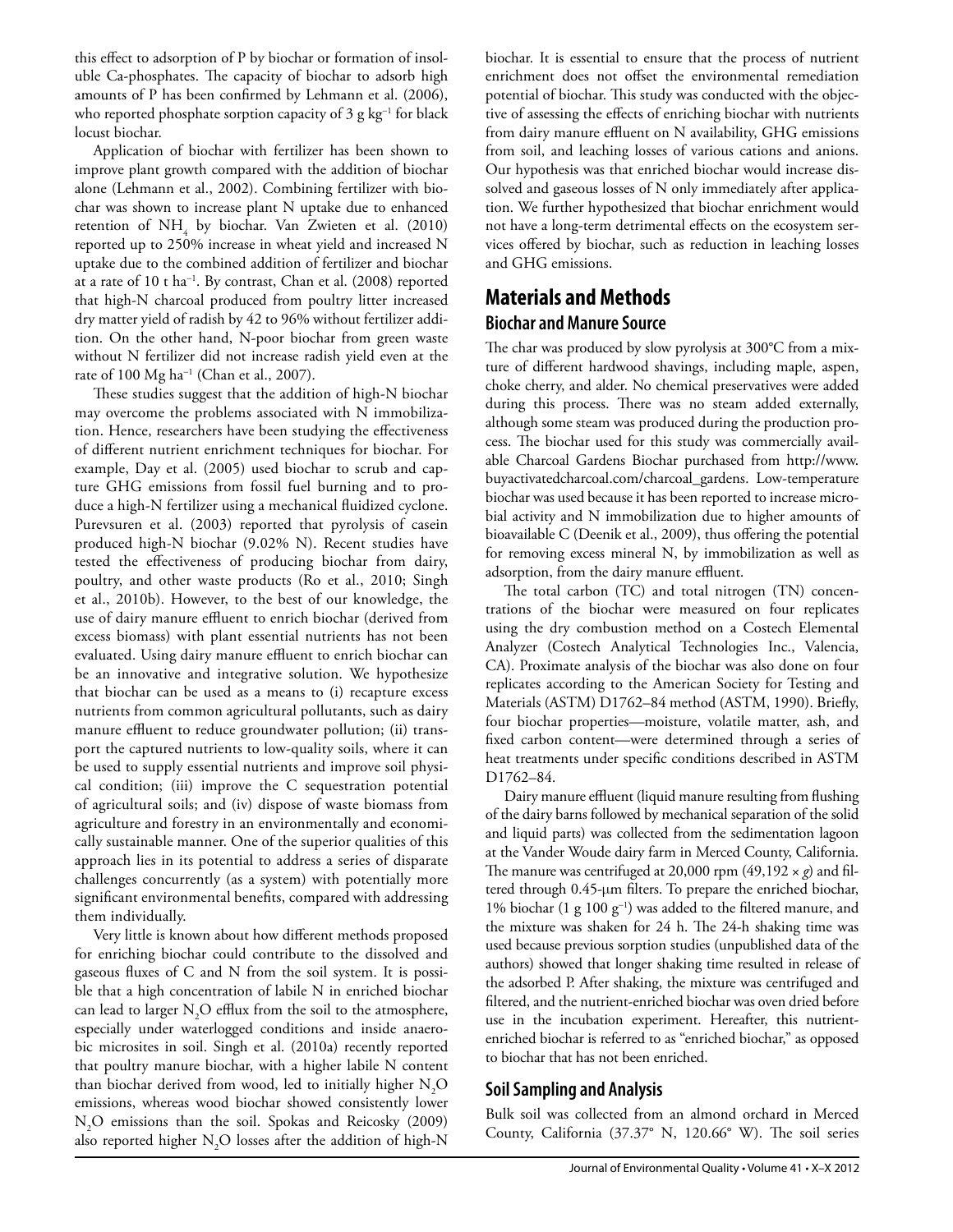was Atwater (coarse-loamy, mixed, active, thermic Typic Haploxeralfs). The orchard was divided into four quadrants (northeast, northwest, southeast, and southwest). From each quadrant, one composite sample  $(\sim 1 \text{ kg})$ , representing three individual samples, was collected from the top 15 cm soil with a shovel. The four composite samples were used as replicates. In addition, three undisturbed soil cores per quadrant were collected using a bulk density corer for bulk density and moisture content determination. The soil samples were stored at 4°C until the analyses were performed. The TC and TN concentrations of the soil samples and the soil–biochar mixtures (on four replicates each) were measured using the dry combustion technique on a Costech Elemental Analyzer (Costech Analytical Technologies Inc., Valencia, CA).

#### **Incubation Experiment**

The incubation study involved comparison between three treatments: soil (S), soil + 1% biochar (S+B), and soil + 1% enriched biochar (S+EB). The experiment was set up according to the procedure outlined by Hart et al. (1994). All the treatments were prepared using field moist soil that passed through 4-mm sieve. For the S, S+B, and S+EB treatments, field moist soil was mixed with nothing, 1% biochar, and 1% enriched biochar, respectively (10 g biochar per kg oven-dry weight of soil). The soil and soil–biochar mixtures (equivalent to 10 g oven-dry weight) were placed in 120-mL specimen cups and incubated at room temperature for 8 wk. The day the soil and biochar were mixed was considered Day 0 (1 d after field sampling). Soil and air samples were collected on Days 1, 3, 10, 20, 28, 35, 42, and 54. For each sampling time and treatment combination, four replicates were analyzed for the air sampling ( $n = 4 \times 8 = 32$  samples per treatment), and three were analyzed for NO<sub>3</sub> and NH<sub>4</sub> content ( $n = 3 \times 8 = 24$ ) samples per treatment). Soil  $\mathrm{NO}_\mathrm{_3}$  and  $\mathrm{NH}_\mathrm{_4}$  content was measured using a KCl extraction technique (Hart et al., 1994). Briefly, 10 g of soil were shaken with 50 mL of 2 mol L<sup>-1</sup> KCl in a stoppered 250-mL volumetric flask for 1 h. The suspension was filtered through preleached Whatman No. 1 filter paper and analyzed for  $\mathrm{NO}_3^{}$  and  $\mathrm{NH}_4^{}$  content on a Lachat Quickchem (method 12-107-04-1-B for  $\mathrm{NO}_3^{}$  and method 12-107-06-1-A for  $NH_4$ ; Lachat Instruments, Loveland, CO) (Sechtig, 1992; Prokopy, 1994). The preleaching of filter paper was done with four 50-mL aliquots of 2 mol  $L^{-1}$ KCl followed by six 50-mL aliquots of deionized water and oven drying at 50°C. The samples were weighed each week. If the weight loss was >5%, deionized water was added by dropper to maintain the moisture content and mixed with soil by shaking lightly. Net nitrification and ammonification were calculated as the difference between measured amounts of  $NO_3$ –N and  $NH_4$ –N at time = 28 and 0 d, respectively. The duration of 28 d was chosen because it is a commonly used time period for determining N mineralization potential in laboratory and field conditions (Meason et al., 2004; Deluca and Sala, 2006). The analysis was continued for 4 wk to ensure that the GHG emissions were stabilized after this point. Net mineralization was calculated as the sum of total inorganic N ( $NH_{4}$ –N +  $NO_{3}$ –N) on Day 28 minus total inorganic N on Day 0 (Robertson et al., 1999).

One to three days before each sampling time (Day 1, 3, 10, 20, 28, 35, 42, and 54), corresponding specimen cups were sealed with a butyl rubber septum. Air samples were collected using vacutainers and two-way eclipse syringes (Becton Dickinson and Co., Franklin Lakes, NJ) and analyzed for  $\text{CO}_2$ and  $\rm N_2O$  concentration on a Shimadzu GC-14A gas chromatograph (Shimadzu Scientific Instruments, Columbia, MD) with a thermal conductivity detector for  $\mathrm{CO}_2^{}$  and an electron capture detector for  $\text{N}_{2}\text{O}$ . The flux rates of  $\text{CO}_{2}$  and  $\text{N}_{2}\text{O}$  per gram C and N, respectively, were calculated according to the methods of Robertson et al. (1999). Cumulative  $\text{CO}_2$  and  $\rm N_2O$  production was calculated by integrating values under the curve (concentration values plotted against time) for the incubation experiment.

### **Leaching Experiment**

For the leaching experiment, the setup described in Neff and Hooper (2002) was used. For this, 250-mL Nalgene filter units were used with a Whatman GF-F glass fiber filters (0.7-µm pore size) on top of glass wool separating the upper and lower chambers. Before incubation, each soil and soil–biochar mixture was added to the upper chamber (field moist, 10 g oven dry weight), and the chamber was covered with thin plastic film. Destructive sampling for KCl-extractable  $\mathrm{NH}_4^{}$  and  $\mathrm{NO}_3^{}$ measurement in the incubation study necessitated separate samples for each sampling time, whereas the same samples were used throughout the leaching study.

Leachate was collected at the same time intervals as the incubation experiment (i.e., at Days 1, 3, 10, 20, 28, 35, 42, and 54). For this, 100-mL water was added to the soil using a 10-mL pipette (10 mL water at 10-min intervals). Soil was allowed to drain completely, and leachate samples were collected from the lower chamber, filtered through a  $0.45$ - $\mu$ m syringe filter, and analyzed for various cations, anions, and TC and TN concentrations. The ionic concentrations were measured on a Dionex ICS-2000 Reagent-Free Integrated Ion Chromatography System (Dionex Corp., Bannockburn, IL), and TC and TN concentrations were measured on a Shimadzu TOC/TN 5050 analyzer (Shimadzu Scientific Instruments, Columbia, MD) in the Environmental Analytical Laboratory at the University of California, Merced. Cumulative fluxes of different ions were calculated by integrating values under the curve for the leaching experiment over the 54-d study.

### **Statistical Analysis**

A Shapiro Wilks test of normality indicated that the data distribution was non-normal. Hence, nonparametric ANOVA calculated by the Kruskal-Wallis test was used to determine the effects of treatment (biochar addition) on all the variables measured in this study (PROC NPAR, SAS Institute). Differences were considered statistically significant at *p* < 0.05.

# **Results**

Proximate analysis showed that the moisture, volatile matter, ash, and fixed C content of the biochar (mean  $\pm$  SE;  $n = 4$ ) were 4.21 (±0.02), 19.74 (±0.04), 17.28 (±0.02), and 62.98 (±0.06), respectively. The total C and N concentrations of the soil, biochar, and soil + biochar mixtures are given in Table 1.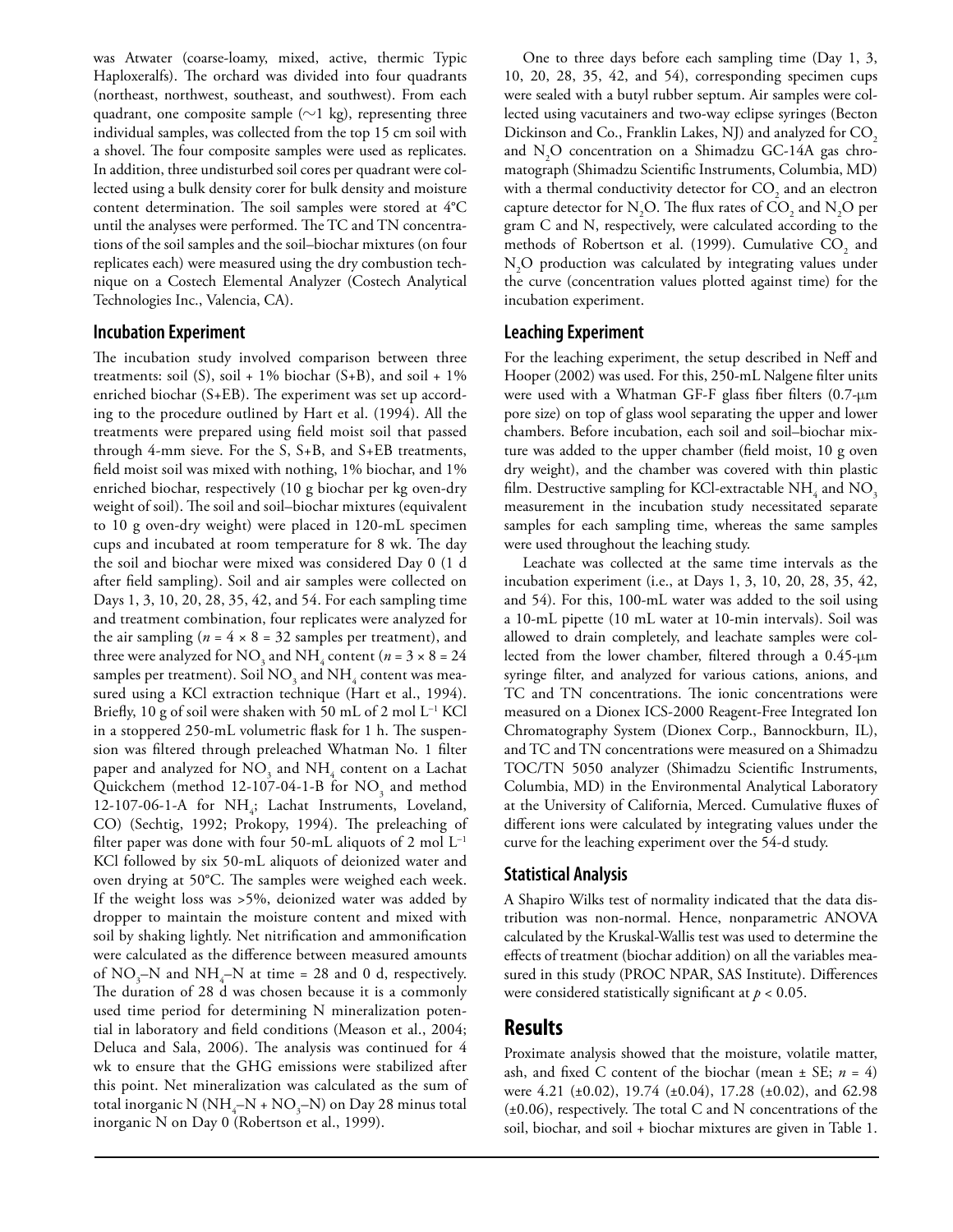| Table 1. Total carbon and nitrogen concentrations of the treatments. |  |
|----------------------------------------------------------------------|--|
|----------------------------------------------------------------------|--|

|                         | Total C           | Total N           |
|-------------------------|-------------------|-------------------|
|                         | $mgq^{-1}$        |                   |
| <b>Biochar</b>          | $725.4 \pm 0.2at$ | $3.6 \pm 0.003a$  |
| Enriched biochar#       | $792.7 \pm 0.5$ b | $3.9 \pm 0.006$ b |
| Soil                    | $3 + 0.02c$       | $0.3 \pm 0.002c$  |
| Soil + biochar          | $10.4 \pm 0.02$ d | $0.4 \pm 0.002d$  |
| Soil + enriched biochar | $11 \pm 0.03e$    | $0.4 \pm 0.002$ d |

 $\dagger$  Values are mean  $\pm$  SE. Values followed by the same letter indicate statistically significant differences (*p* < 0.05) between the two biochar types and within the three soil and soil–biochar treatments ( $n = 4$ ).

‡ The enriched biochar was prepared by shaking biochar with filtered manure for 24 h. Biochar was added to the soil at the rate of 1% based on oven dry weight.

Shaking the biochar in filtered dairy manure effluent for 24 h increased the total C and N concentrations by 9.3 and 8.3%, respectively. The addition of 1% biochar to soil increased the soil C content from 3.0 to 10.4  $mgg^{-1}$  for the biochar and 11.0 mg g<sup>-1</sup> for the enriched biochar. The N content increased from  $0.3$  to  $0.4$  mg  $g^{-1}$  for biochar and enriched biochar treatments (Table 1).

#### **Effect of Biochar Amendment on Soil Inorganic Nitrogen**

The S+B and S+EB treatments resulted in significant reduction in KCl-extractable inorganic  $\mathrm{NH}_4$  and  $\mathrm{NO}_3$  compared with S (Fig. 1 and 2). The decrease in extracted  $NH<sub>4</sub>$  and  $NO<sub>3</sub>$  was accompanied by a reduction in the within-treatment variability, especially for  $NH<sub>4</sub>$  (Fig. 1). The S+B and S+EB treatments reduced net ammonification by >220%, and net nitrification for the S+B and S+EB treatments was reduced by 68 and 75%, respectively, compared with S (Fig. 3). The observed negative net ammonification for the S+B and S+EB treatments indicated that the rate of nitrification was higher than the rate of organic N mineralization (to  $NH_{4}$ ), which has previously been observed when the  $\mathrm{NH}_4\mathrm{-N}$  pool is large (Nadelhoffer et al., 1984). Compared with S+B, the S+EB treatment showed slightly higher  $\mathrm{NH}_4^{}$  concentrations on Day 1, but there were



**Fig. 1. Effect of biochar amendment on soil ammonium (KClextractable) concentration. Statistically significant differences (***p* **< 0.05) between the control and both treatments were observed on Days 1, 3, 10, 20, 28, and 42 of the experiment (***n* **= 3). S, soil; S+B, soil + 1% biochar; S+EB, soil + 1% enriched biochar.**

no other significant differences between the two treatments (Fig. 1).

### **Effect of Biochar Amendment on Greenhouse Gas Fluxes from Soil**

The addition of biochar and enriched biochar led to significant reductions in the rate of  $\mathrm{CO}_2$  flux (mg  $\mathrm{CO}_2$   $\mathrm{g}^{-1}$   $\mathrm{C}$   $\mathrm{d}^{-1}$ ) (Fig. 4) throughout the 8-wk incubation. The S+B and S+EB treatments led to a 67 and 68% reduction in cumulative  $\mathrm{CO}_2$  efflux per g C in soil, respectively, and reduced within-treatment variability compared with S. There were no significant differences in  $\mathrm{CO}_2$  losses between the two biochar treatments throughout the experiment.

The addition of biochar and enriched biochar also led to a decrease in the rate of  $N_2O$  efflux (in µg  $N_2O-N$   $g^{-1}N$   $d^{-1}$ ) (Fig. 5). The S+B and S+EB treatments led to a 26% reduction in cumulative  $\mathrm{N}_2\mathrm{O}$  efflux per g  $\mathrm{N}$  in soil during the 8-wk incubation compared with S.

# **Effects of Biochar Amendment on Leaching Losses of Carbon, Nitrogen, and Base Cations**

We observed only small effects of the S+B or S+EB treatments on leaching losses of base cations (Na, Ca, K, and Mg). Biochar amendment led to increased leaching losses of base cations in the first few sampling periods (Na on Day 1, Ca and Mg on Day 3, and K until Day 20), but we observed no statistically significant differences in total leaching losses (Table 2). For the base cations, when an increase in leachate concentration was observed, we found that the effect of S+EB was less than that of S+B. The C/N ratio of the leachates was similar for the S and S+EB treatments (41.2) but higher for the S+B treatment (45.9), suggesting lower loss of water-soluble C or relatively higher loss of N from the S+B treatment.

# **Discussion**

Our results indicate that the addition of biochar enriched with dairy manure effluent to soil decreased gaseous fluxes



**Fig. 2. Effect of biochar amendment on soil nitrate (KCl-extractable) concentration. Statistically significant differences (***p* **< 0.05) were only observed between soil and soil + enriched biochar treatments at Day 54 (***n* **= 3). S, soil; S+B, soil + 1% biochar; S+EB, soil + 1% enriched biochar.**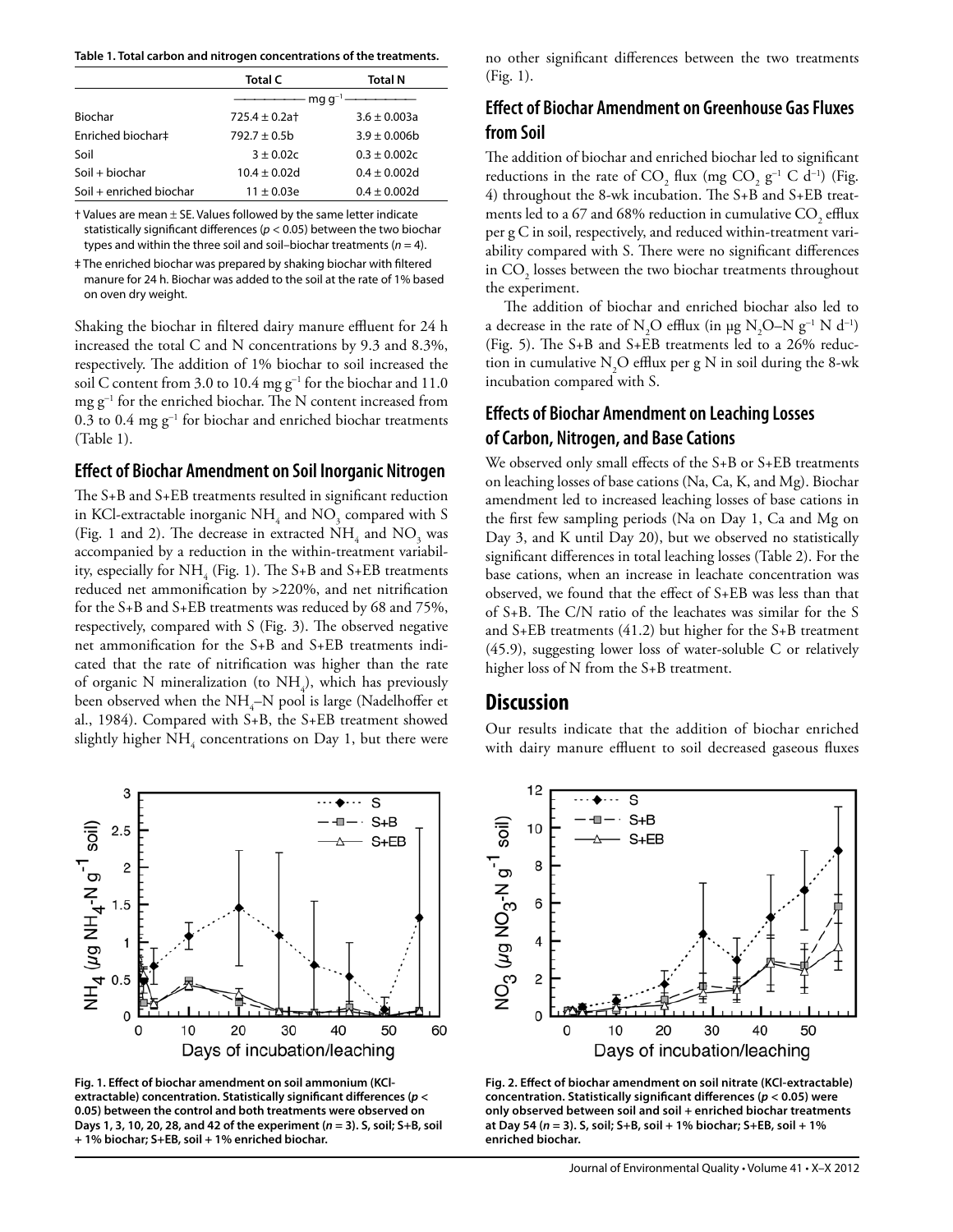

**Fig. 3. Effect of biochar amendment on net ammonification, nitrification, and mineralization calculated according to the methods of Robertson et al. (1999). S, soil; S+B, soil + 1% biochar; S+EB, soil + 1% enriched biochar (***n* **= 3).**

of C and N from the studied soil. In addition, we found that the effect of enriched biochar on soil-available N was comparable for the S+B and S+EB treatments, whereas leaching losses of TC, TN, and base cations were similar for all three treatments. This supported the hypothesis that, at least in the short-term, the biochar enrichment process does not have a detrimental effect on the environmental benefits derived from biochar.

#### **Effect of Biochar Enrichment on Available Nitrogen**

The addition of biochar and enriched biochar to soil led to significant reductions in net ammonification, nitrification, and mineralization from soil as compared with the control. However, the differences in magnitude of net ammonification and nitrification between the S+B and S+EB treatments were



Fig. 4. Effect of biochar amendment on CO<sub>2</sub> efflux from incubated soil. **S, soil; S+B, soil + 1% biochar; S+EB, soil + 1% enriched biochar (***n* **= 4).**



**Fig. 5. Effect of biochar amendment on efflux of N2 O from incubated soil. S, soil; S+B, soil + 1% biochar; S+EB, soil + 1% enriched biochar**   $(n = 4)$ .

not statistically significant, except for  $NH_4$ –N concentration measured for Day 1 and Week 7.

The patterns of  $NH_4$ –N and  $NO_3$ –N release during the 8-wk experiment were different for S compared with the S+B and S+EB treatments. For S, a small  $\rm NO\rm_{_3}$  peak was observed on Day 28 after the NH<sub>4</sub> peak on Day 20, suggesting nitrification of the  $\mathrm{NH}_4$  released during mineralization. On the other hand, the S+B and S+EB treatments showed consistently lower NH<sub>4</sub> and  $\mathrm{NO}_3^{}$  concentrations in leachate than S, and the peaks on Days 20 and 28 were not prominent. These differences could be accounted for by the adsorption of  $\mathrm{NO}_\mathrm{3}\,\mathrm{(Mixuta,\,2004)}$  and  $\mathrm{NH}_{_4}$  (Lehmann et al., 2002) by biochar. Although an increase in microbial activity due to bioavailable C in biochar and the resultant immobilization of N was a possibility (Deenik et al., 2009), the CO<sub>2</sub> efflux did not increase in S+B and S+EB treatments. Hence, it is likely that the reduction in  $\mathrm{NH}_4^{}$  and  $\mathrm{NO}_3^{}$ concentrations was due to adsorption rather than immobilization. The treatment differences were more pronounced for  $NH_{4}$  than  $NO_{3}$ , in agreement with previous studies showing that biochar has a high capacity to adsorb  $\mathrm{NH}_4^{}$  (Lehmann et al., 2002).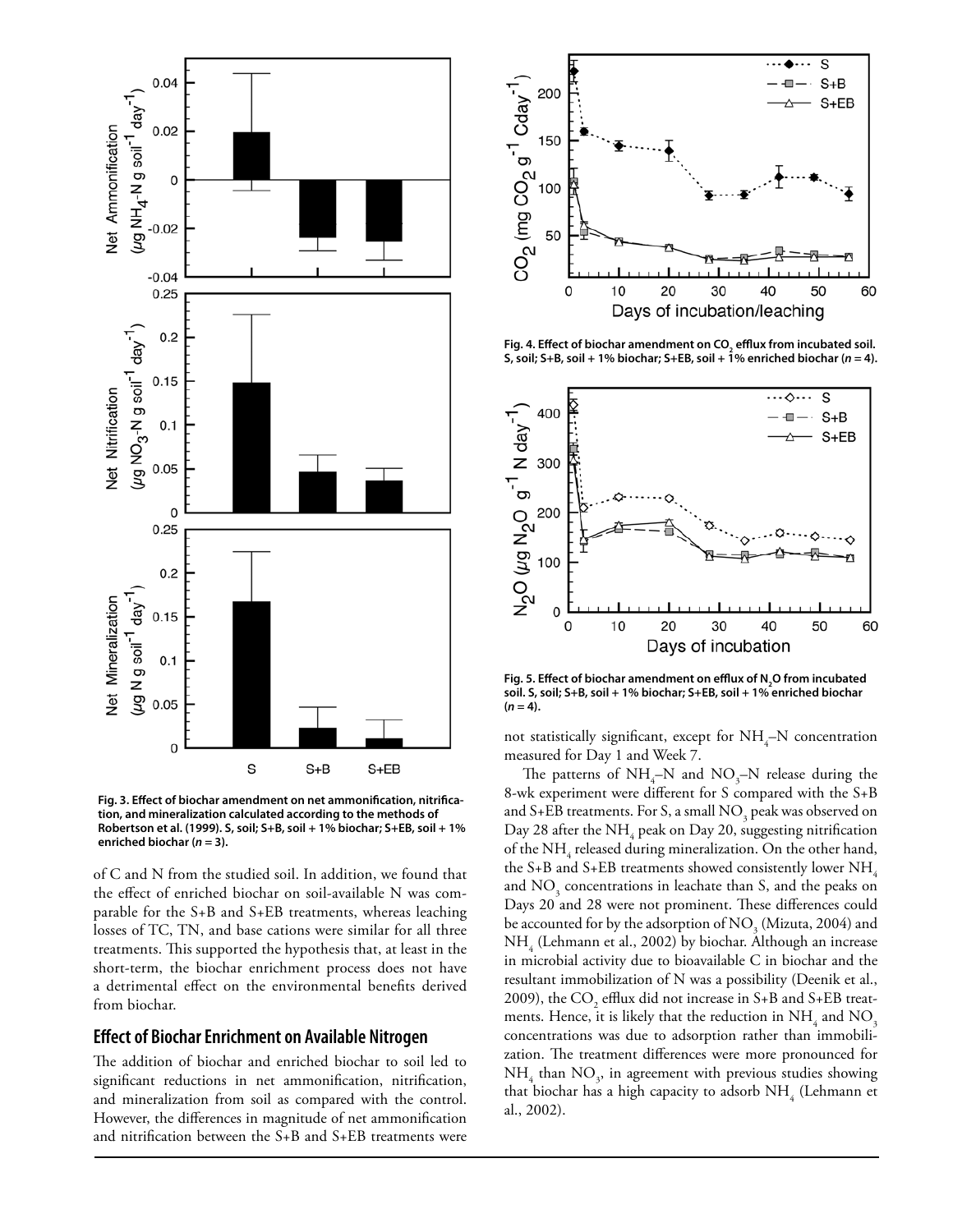# **Effect of Biochar Enrichment on Greenhouse Gas Fluxes from Soil**

In this study, the biochar and enriched biochar treatments led to significant reductions in  $\mathrm{CO}_2$  fluxes during the 8-wk incubation. However, previous studies have reported increases and decreases of  $\mathrm{CO}_2$  fluxes after biochar additions to soil, at least in short-term incubations (Hamer, 2004; Steinbeiss et al., 2009). For example, Steinbeiss et al. (2009) reported that amendment with high-N yeast biochar showed significantly higher  $\mathrm{CO}_2$  losses initially, followed by rapid reduction in respiration rate after 4 wk of incubation. They also reported that addition of a N-poor glucose biochar amendment did not affect  $\mathrm{CO}_2$  efflux from soil. Hamer (2004) reported a priming effect of biochar addition on the rate of glucose mineralization. They reported that without biochar addition, 47% of the glucose-C was lost as  $\mathrm{CO}_2$  in the first 26 d after a lag phase (no  $\mathrm{CO}_2$  efflux) of 6 d. They showed that addition of charred rye grass and wood resulted in the loss of 64% of the glucose-C, whereas addition of charred maize residue resulted in the loss of 77% of the glucose-C in the first 26 d. In our study and in that of Hamer (2004), no lag phase was observed after the addition of biochar. The differences in results for these studies can be attributed to the differences in N concentrations (5% N in the study by Steinbeiss et al. [2009] versus 0.39% in our study) as well as in the presence of available C from glucose, which likely resulted in greater microbial activity in the previous studies.

The increase in  $\mathrm{CO}_2$  efflux in studies such as Hamer (2004) may raise concern for the effect of biochar on longterm C storage. However, as Spokas and Reicosky (2009) indicated, the effect of biochar on  $\mathrm{CO}_2$  emissions is likely to vary based on the characteristics of the biochar and soil type. Spokas and Reicosky (2009) found that in a forest nursery soil, three biochar types increased  $\mathrm{CO}_2$  emissions, while 13 biochar types suppressed  $\mathrm{CO}_2$  emissions. In an agricultural soil, three biochar types reduced emissions, five biochar types increased emissions, and eight biochar types had no effect on  $\mathrm{CO}_2$  emissions. Only two biochar types increased the  $\mathrm{CO}_2$  emissions in a landfill cover soil, whereas the remaining biochar types decreased emissions. Moreover, there is evidence that a significant portion of biochar added to soil persists for hundreds to thousands of years (Saldarriaga and West, 1986). Biochar-amended *Terra Preta* soils show significantly higher soil C content hundreds of years after the biochar additions (Glaser, 2001), further

**Table 2. Cumulative leaching losses of carbon, nitrogen, and base cations during 8 weeks in soil and in soil and biochar mixtures.**

|    | Soil             | Soil<br>+ biochar   | Soil<br>+ enriched biochar |
|----|------------------|---------------------|----------------------------|
|    |                  | $mg q^{-1}$ of soil |                            |
| C  | $2.14 \pm 0.1$   | $2.13 \pm 0.2$      | $2.05 \pm 0.2$             |
| N  | $0.05 \pm 0.004$ | $0.05 \pm 0.004$    | $0.05 \pm 0.003$           |
| Na | $3.10 \pm 0.2$   | $3.20 \pm 0.4$      | $3.10 \pm 0.3$             |
| κ  | $0.12 \pm 0.006$ | $0.20 \pm 0.02$     | $0.15 \pm 0.01$            |
| Mg | $0.14 \pm 0.01$  | $0.16 \pm 0.02$     | $0.15 \pm 0.01$            |
| Ca | $0.44 \pm 0.4$   | $0.56 \pm 0.06$     | $0.49 \pm 0.05$            |

† Error values represent SE where *n* = 4 for all measured variables and measurement times.

supporting the hypothesis that the increased  $\mathrm{CO}_\mathrm{2}$  losses due to biochar additions are likely to be short lived and that biochar amendments can be used to improve productivity without a negative effect on soil carbon storage.

In our study, the addition of biochar and enriched biochar led to a reduction in  $N_2$ O efflux from soil during the 8-wk incubation. Our results are in agreement with the findings of other studies. For example, Singh et al. (2010a) reported 14 to 73% and 23 to 52% reduction in  $\text{N}_{2}\text{O}$  flux due to biochar amendments from an Alfisol and a Vertisol, respectively. Similarly, Yanai et al. (2007) reported up to 89% reduction in  $\mathrm{N}_2\mathrm{O}$  emissions due to the addition of biochar derived from municipal biowaste. Yanai and coworkers suggested that the effect of biochar in reducing soil  $\mathrm{N}_2\mathrm{O}$  efflux was dependent on soil moisture content and the effect of high moisture content on inhibition of denitrifying bacteria. According to the authors, adsorption of water by biochar and improved aeration led to suppression of the activity of denitrifying bacteria and reduced loss of  $N_2O$ . Rondon et al. (2006) reported that soil amendment with 20 t ha<sup>-1</sup> of biochar reduced the  $\rm N_2O$  emissions by 50 and 70% in soils under grass and maize, respectively. Reduction of  $\mathrm{N}_2\mathrm{O}$  flux from soils amended with biochar was also reported by Spokas et al. (2009) and Van Zwieten et al. (2009). Although a few studies have shown increased  $N_2O$  flux due to the addition of high-N biochar (Singh et al., 2010a; Spokas and Reicosky, 2009), enriched biochar in this study did not increase  $N_2O$  flux. This was probably because the difference in N concentrations in this study was smaller  $(3.6 \text{ vs. } 3.9 \text{ g kg}^{-1})$  than in the studies by Singh et al.  $(2010a)$   $(1.7-51.8 \text{ g kg}^{-1})$  and Spokas and Reicosky (2009) (1–27 g kg<sup>-1</sup>).

These results support our hypothesis that, similar to biochar, biochar enriched with dairy manure effluent has the potential to reduce GHG emissions from soil and to increase terrestrial C sequestration. Improved aeration, as suggested by Yanai et al. (2007), is also likely to decrease  $\mathrm{CH}_4^{}$  efflux from soil, providing additional reductions in GHG fluxes to the atmosphere, because methanogenic bacteria are obligate anaerobic organisms (Stadtman, 1967) and improved aeration reduces  $\text{CH}_4$  production in soil (Sass et al., 1992). Further studies are needed to ascertain the role of the above-mentioned mechanisms on reducing gaseous fluxes of C and N from soil after biochar addition and the overall impact of biochar and enriched biochar additions on microbial biomass, community composition, and activity.

### **Effect of Biochar Enrichment on Leaching Losses**

There have been a limited number of studies investigating the effect of biochar on leaching losses of base cations from soil, and we are aware of no studies investigating the effect of biochar enriched with dairy manure effluent. It has been previously reported that biochar can be a source of nutrients when added to the soil. Lehmann et al. (2002) reported that biochar addition served as a direct source of P and K. This study supports the theory of biochar as a source of K, although the effect lasted only for 20 d. Others have also reported that the addition of biochar could lead to leaching losses of base cations and other essential nutrient elements (Laird et al., 2010). In a study that applied biochar and biochar followed by swine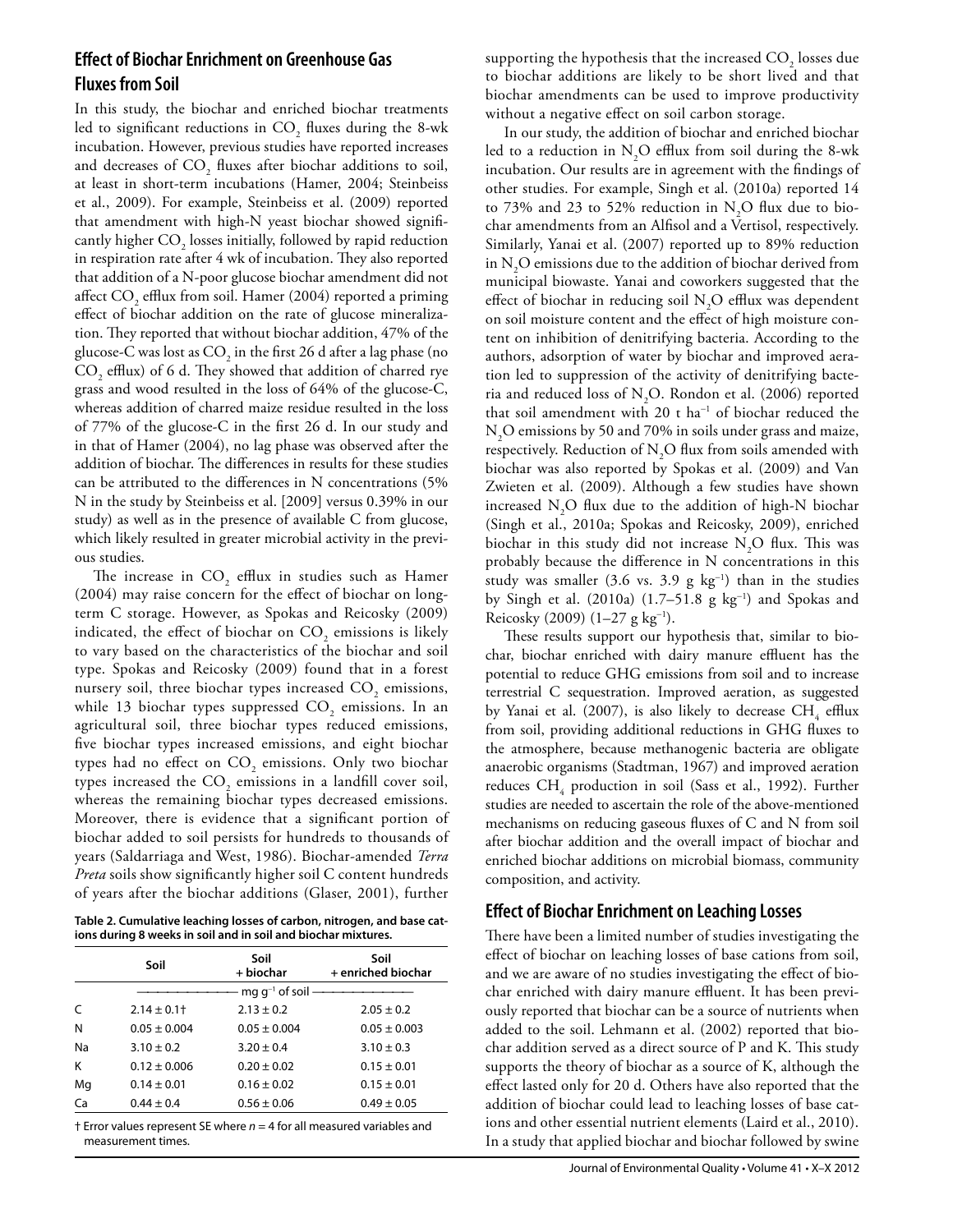manure application, Laird et al. (2010) reported that increasing amounts of biochar led to increased leaching losses of K, Mg, Ca, N, and P from soil. However, when coupled with swine manure additions, soils amended with biochar had reduced leaching losses of N and total dissolved P by 11 and 69%, respectively, compared with soils receiving only the manure treatment.

Biochar produced at 350°C was previously reported to have a negative effect on plant growth due to N immobilization (Gundale and DeLuca, 2007). Furthermore, studies have reported that combined fertilizer and biochar addition increased the crop yields significantly (Van Zwieten et al., 2010), whereas the addition of N-poor or high volatile matter– containing biochar without fertilizer resulted in yield decline due to N immobilization (Lehmann et al., 2002; Chan et al., 2007; Deenik et al., 2008). In this study, by using biochar produced at 300°C, we show that enriched biochar exhibited a similar reduction in soil-available N as biochar. This suggests that even though enriched biochar showed 8.3% higher N concentration than biochar, both biochar treatments were likely to require additional fertilizer to achieve optimum yield. Researchers have shown that it is possible to use charcoal with higher native N concentration, such as poultry litter biochar (Chan et al., 2008), or to add N from other sources, such as chemical fertilizers (Van Zwieten et al., 2010), to improve crop yields. However, other studies have reported increased GHG emissions and leaching losses due to the application of high-N biochars, such as poultry manure biochar (Singh et al., 2010a) and turkey manure + woodchip biochar (Spokas and Reicosky, 2009). On the other hand, an enrichment process, such as the one described in this paper, may be used to add nutrients in small increments without harmful effects. Further studies are required to optimize the nutrient enrichment process so that nutrient-enriched biochar amendments can offer improved crop yields without compromising the environmental services offered by biochar.

#### **Conclusions**

Our findings show that enriched biochar produced by shaking charred woody biomass in dairy manure effluent has a similar potential for providing environmental benefits (e.g., reducing GHG emissions) when compared with biochar alone. Although enriched biochar has higher C and N concentrations, leaching losses from soil amended with enriched biochar were similar to leaching losses from unamended soil and soil amended with biochar. This suggests that enriched biochar can serve as a slow-releasing reservoir of nutrients in soil. In this study, we also found that biochar and enriched biochar treatments showed reduction in KCl-extractable  $NH_{4}$  and  $NO_{3}$ , suggesting the possibility of N immobilization. Further studies are necessary to understand the effect of enrichment on microbial activity and other mechanisms governing GHG emissions and to optimize the process of nutrient enrichment of biochar for achieving high crop yields without negative environmental impact.

#### **Acknowledgments**

We thank David Doll and Alejandro Castillo for help in identifying and acquiring soil and manure samples and the Vander Waude Dairy Farm, Merced County, California for granting us access to their farm. We gratefully acknowledge laboratory assistance from Matthew McClintock, Samuel Araya, Michael Kaiser, and Joseph Blankinship. This research was supported by new faculty startup funding for A.A.B and T.A.G from the University of California, Merced.

#### **References**

- ASTM. 1990. Standard method for chemical analysis of wood charcoal. D1762–84. ASTM International, Philadelphia, PA.
- Beaton, J.D. 1959. The influence of burning on the soil in the timber range area of Lac le Jeune, B.C. II. Chemical properties. Can. J. Soil Sci. 39:6– 11. doi:10.4141/cjss59-002
- Chan, K.Y., L. Van Zwieten, I. Meszaros, A. Downie, and S. Joseph. 2007. Agronomic values of greenwaste biochar as a soil amendment. Aust. J. Soil Res. 45:629–634. doi:10.1071/SR07109
- Chan, K.Y., L. Van Zwieten, I. Meszaros, A. Downie, and S. Joseph. 2008. Using poultry litter biochars as soil amendments. Aust. J. Soil Res. 46:437– 444. doi:10.1071/SR08036
- Day, D., R.J. Evans, J.W. Lee, and D. Reicosky. 2005. Economical CO2, SOx, and NOx capture from fossil-fuel utilization with combined renewable hydrogen production and large-scale carbon sequestration. Energy 30:2558–2579. doi:10.1016/j.energy.2004.07.016
- Deenik, J.L., G. Uehara, Y. Sumiyoshi, A. Sidibe, A. McClellan, and M. Antal. 2008. Charcoal volatile matter content and its effects on plant growth and biological properties of an infertile tropical soil. Abstract #665–665. Proc. Joint Annual Meeting of GSA, ASA-CSSA-SSSA, and GCAGS 2008.
- Deenik, J.L., A.T. McClellan, and G. Uehara. 2009. Biochar volatile matter content effects on plant growth and nitrogen transformations in a tropical soil. Western Nutrient Management Conference. 2009. Vol. 8. Salt Lake City, UT.
- Deluca, T.H., and A. Sala. 2006. Frequent fire alters nitrogen transformations in ponderosa pine stands of the inland northwest. Ecology 87:2511– 2522. doi:10.1890/0012-9658(2006)87[2511:FFANTI]2.0.CO;2
- Glaser, B. 2001. The 'Terra Preta' phenomenon: A model for sustainable agriculture in the humid tropics. Naturwissenschaften 88:37–41. doi:10.1007/s001140000193
- Glaser, B., J. Lehmann, and W. Zech. 2002. Ameliorating physical and chemical properties of highly weathered soils in the tropics with charcoal: A review. Biol. Fertil. Soils 35:219–230. doi:10.1007/s00374-002-0466-4
- Gundale, M.J., and T.H. DeLuca. 2007. Charcoal effects on soil solution chemistry and growth of Koeleria macrantha in the ponderosa pine/ Douglas-fir ecosystem. Biol. Fertil. Soils 43:303–311. doi:10.1007/ s00374-006-0106-5
- Hamer, U. 2004. Interactive priming of black carbon and glucose mineralisation. Org. Geochem. 35:823–830. doi:10.1016/j.orggeochem.2004.03.003
- Hart, S.C., J.M. Stark, E.A. Davidson, and M.K. Firestone. 1994. Nitrogen mineralization, immobilization, and nitrification. p. 985–1018. *In* R.W. Weaver et al. (ed.) Methods of soil analysis, part 2: Microbiological and biochemical properties. SSSA, Madison, WI.
- Laird, D., P. Fleming, B.Q. Wang, R. Horton, and D. Karlen. 2010. Biochar impact on nutrient leaching from a Midwestern agricultural soil. Geoderma 158:436–442. doi:10.1016/j.geoderma.2010.05.012
- Lehmann, J., J. Gaunt, and M. Rondon. 2006. Bio-char sequestration in terrestrial ecosystems: A review. Mitig. Adapt. Strategies Glob. Change 11:403–427.
- Lehmann J., J.P. da Silva, Jr., M. Rondon, M.S. Cravo, J. Greenwood, T. Nehls, C. Steiner, B. Glaser. 2002. Slash-and-char: A feasiblealternative for soil fertility management in the central Amazon? Paper no. 449. Proceedings of the 17th World Congress of Soil Science, 14–21 Aug. 2002, Bangkok, Thailand.
- Liang, B., J. Lehmann, D. Solomon, J. Kinyangi, J. Grossman, B. O'Neill, J.O. Skjemstad, J. Thies, F.J. Luizao, J. Petersen, and E.G. Neves. 2006. Black carbon increases cation exchange capacity in soils. Soil Sci. Soc. Am. J. 70:1719–1730. doi:10.2136/sssaj2005.0383
- Major, J., C. Steiner, A. Downie, and J. Lehmann. 2009. Biochar effects on nutrient leaching. p. 271–287. *In* J. Lehmann and S. Joseph (ed.) Biochar for environmental management. Earthscan, London.
- Meason, D.F., D. Markewitz, and R.E. Will. 2004. Annual fertilization and interspecific competition control: Effects on in situ forest floor nitrogen fluxes of different-aged Pinus taeda stands in southeast Georgia, USA. Can. J. For. Res. 34:1802–1818. doi:10.1139/x04-053
- Mizuta, K. 2004. Removal of nitrate-nitrogen from drinking water using bamboo powder charcoal. Bioresour. Technol. 95:255–257. doi:10.1016/j.